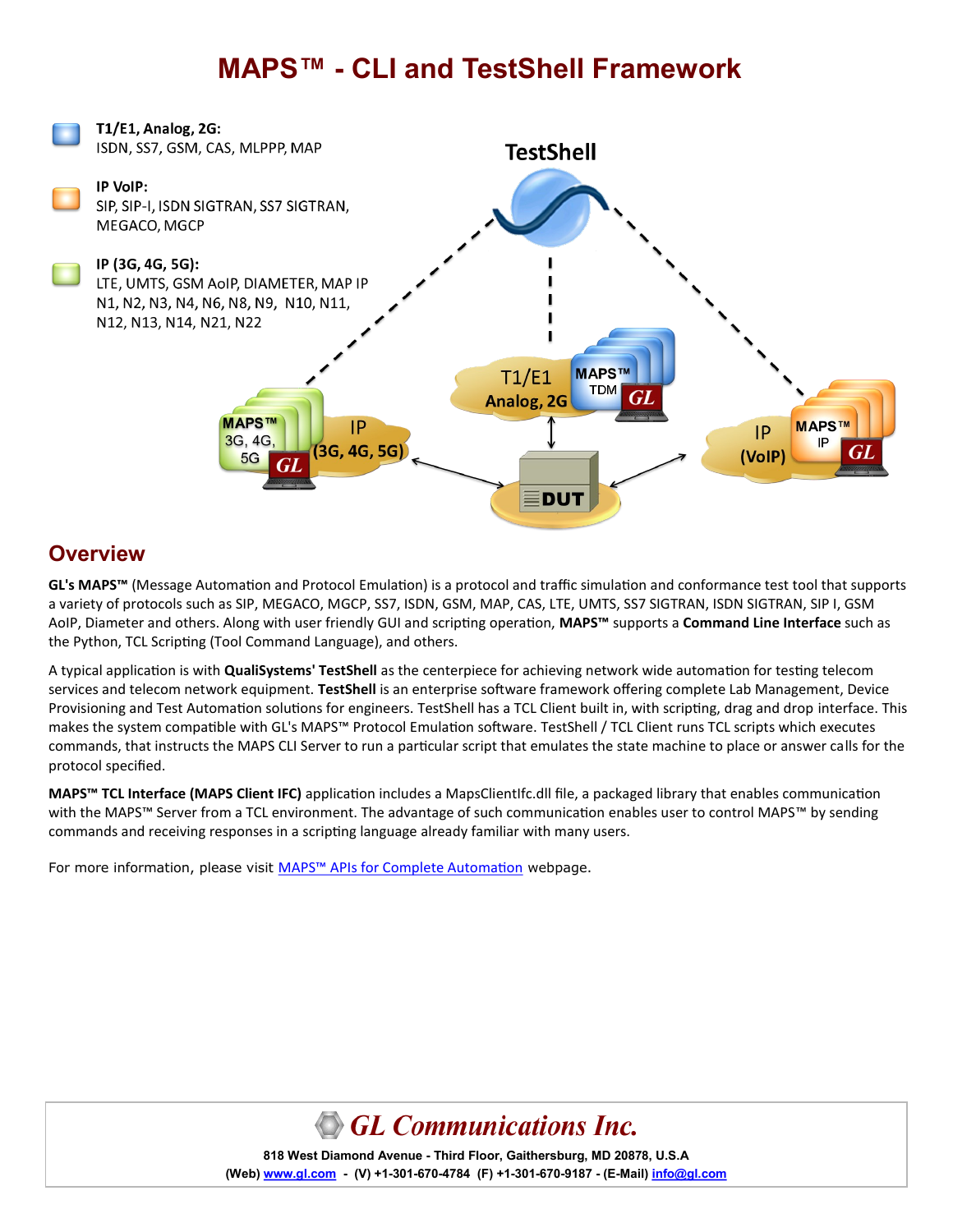Typical applications of **GL's MAPS™** integrated with **QualiSystems' TestShell** include:

- TDM, VoIP, and Wireless protocol and Voice traffic testing such as 2wire CAS or SIP VoIP
- Detailed feature testing such as foreign country call progress signals
- Regression testing such as thousands of automated call script execution
- Load testing hundreds to thousands of simultaneous calls
- Continuity of voice path between end points such as a SIP to ISDN endpoints
- Voice Quality Testing such as PESQ or E-model
- Signaling and digit testing such as robbed bit signaling, SIP, etc.
- Registration and Authentication testing such as for SIP VoIP systems

| <b>Supported Protocols</b> |                                                                                                                                                 |  |
|----------------------------|-------------------------------------------------------------------------------------------------------------------------------------------------|--|
| <b>5G Protocols</b>        | N1 N2, N4                                                                                                                                       |  |
|                            | (Coming soon) N3, N6, N8, N9, N10, N11, N12, N13, N14, N21, N22                                                                                 |  |
| <b>4G Protocols</b>        | LTE S1, LTE eGTP [S3, S4, S5, S8, S10, S11 and S16], LTE Diameter [S6a, S6d, S13, Cx/Dx, Gx, Rx, SLg, SLh],<br>LTE X2-AP, LTE SGs, and LTE SLs. |  |
| <b>3G Protocols</b>        | UMTS luCS, luH (over IP), UMTS luPS (over IP), UMTS Gn Gp (over IP), UMTS luPC                                                                  |  |
| <b>IP Protocols</b>        | SIP, MEGACO, MGCP, SIP I (SIP ISUP), ED137 (Air Traffic Management)                                                                             |  |
|                            | SS7 SIGTRAN (SS7 over IP), ISDN SIGTRAN (ISDN over IP), INAP IP (ANSI, ITU)                                                                     |  |
|                            | GSM AoIP (GSM A over IP), GSM Lb, MAP IP (MAP over IP), GPRS Gb over IP, CAP IP (ANSI, ITU), Skinny                                             |  |
| TDM, 2G Protocols          | ISDN & LAPD, SS7, GSM A, GSM Abis                                                                                                               |  |
|                            | CAS, MC-MLPPP, MAP, CAP, INAP, IUP                                                                                                              |  |

#### **Main Features**

- MAPS™ CLI with TestShell framework offers complete Lab Management, Device Provisioning and Test Automation solutions.
- A unified solution for advanced testing with intuitive drag and drop user interface
- Tests can easily be executed over multiple test stations and at distributed testing labs.
- Support for a wide range of test setups, interfaces, protocols, and script languages. Examples include CAS and SIP Test Systems that permit automated testing of network devices.
- MAPS™ CLI streamlines both the source script and the output by executing only user requested messages.
- Simultaneous bulk calls capability.
- Remote monitoring capability.
- All script commands are simple and self-explanatory.
- Compatible with Windows® 7/XP Operating System.

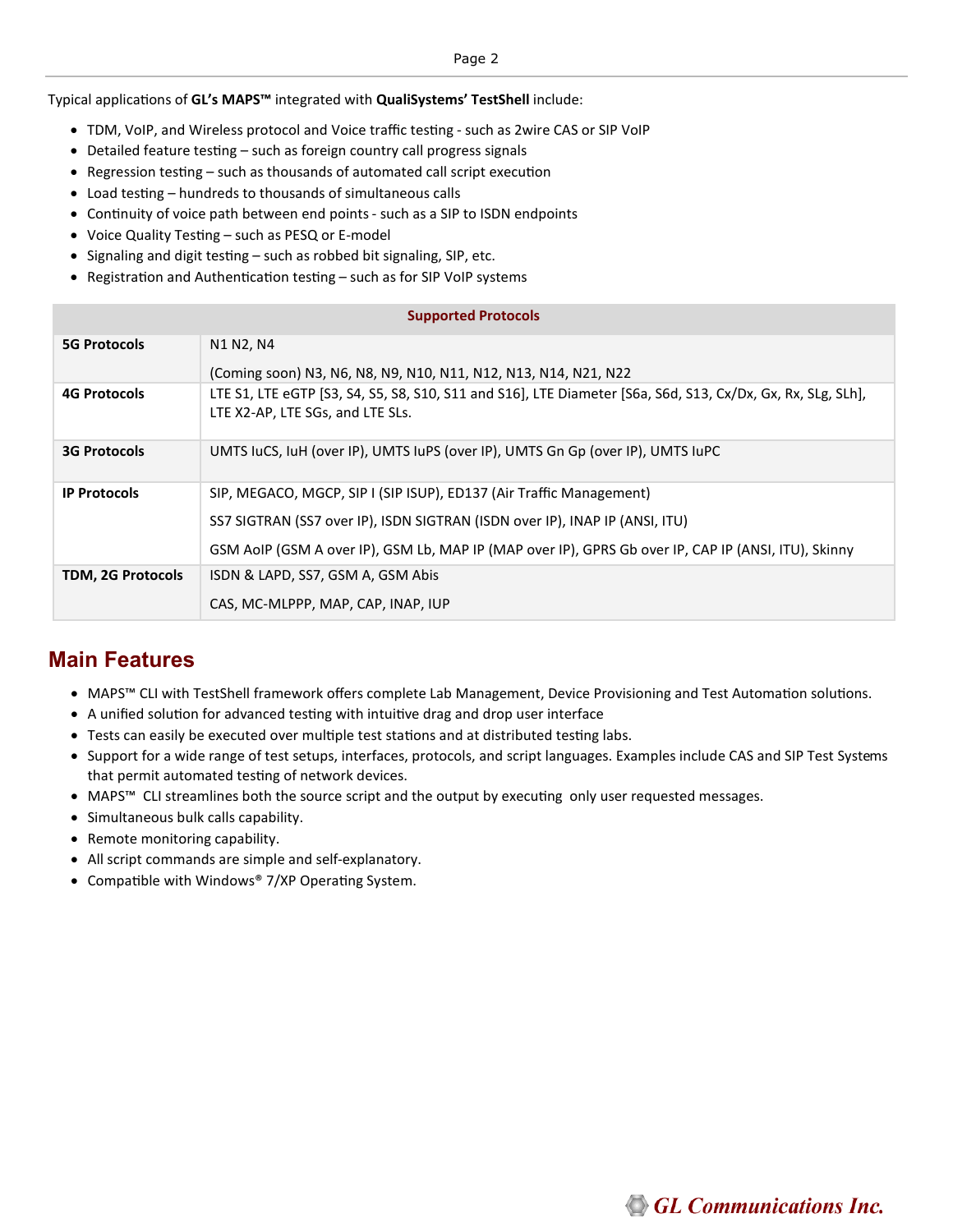## **Working Principle of MAPS™ and TestShell Integration**

Shown below is the working principle of the MAP™ CLI Test System.

- TestShell / TCL Client runs TCL scripts which executes the command, that instructs the MAPS™ CLI Server.
- MAPS™ TCL interface interprets the User Events from TCL to MAPS CLI Server and vice versa.
- MAPS™ CLI Server runs the CLI script which emulates the state machine to place/answer the call or send/receive traffic.
- In case of T1 E1 Protocols, MAPS™ CLI Server additionally interacts with the T1 E1 WCS server to perform the requested task. The reports are generated for the events performed and is sent back to TestShell / TCL via MAPS TCL.



**Figure: Working Principle**

## **TestShell with TCL Client and TCL Scripting**

QualiSystems' TestShell comes with TCL Client - a client application that includes a *command-line* interface (TClsh85.exe) into which client users may key in commands or load commands from previously saved files.

MAPS TCL interface includes **MapsClientIfc.dll** file, a packaged library that acts as an interface between MAPS™ Server and its TCL users through TestShell.



**Figure: TCL Client**

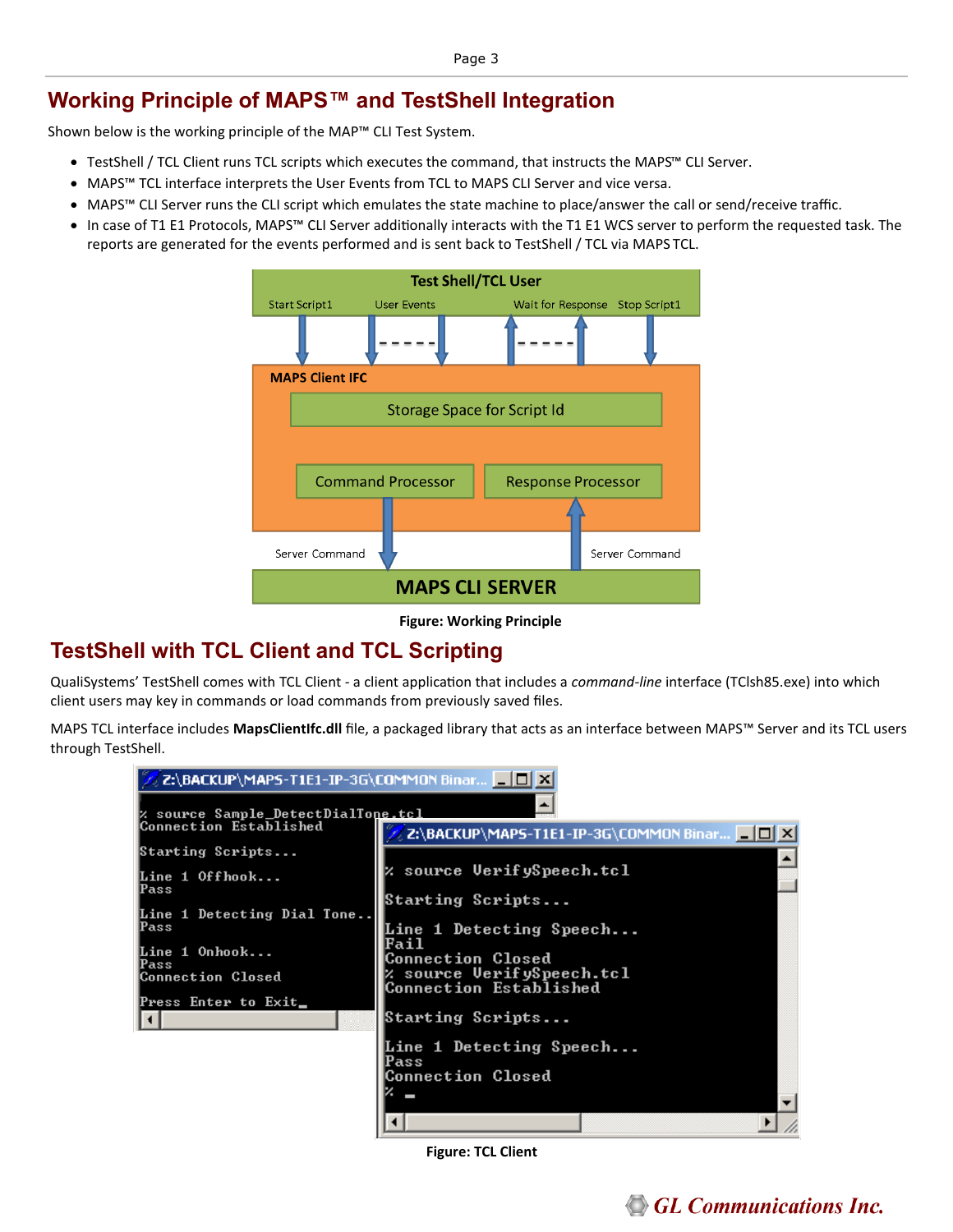#### **MAPS™ CLI Server**

MAPS™ CLI Server is an executable which inherits all features of MAPS™ without GUI. It listens to a TCP message socket to receive and execute commands from client and sends the responses back to client.

CLI Server script execution is Event Driven, i.e., Server detects the Events such as Tone, Digits, Tx File Rx File, Signals etc., and sets or resets predefined Variables.

- **Signaling Events:** Signaling events are triggered when any protocol signaling messages are detected such as Offhook, OnHook, Seizure, AnswerCall, PlaceCall, Terminate, & so on.
- **Traffic Events:** Traffic events are triggered when any traffic other than signaling are detected such as Tone, Digits, File, and others.

|                                                          | $ \Box$ $\times$                                                |
|----------------------------------------------------------|-----------------------------------------------------------------|
| <b>CII</b> File Edit View                                | $   \times$                                                     |
| $D$ $\mathcal{B}$ $\mathbf{E}$ $\mathbf{E}$ $\mathbf{x}$ |                                                                 |
| Start "TestBedDefault.xml";                              |                                                                 |
|                                                          | StartScript 1 "CLI_CAS_x64.gls" "Card1-TS00" 1 # Cardno=2,TS=1; |
| UserEvent 1 "Send Tone"# DURATION=15000;                 |                                                                 |
| StopScript 1;                                            |                                                                 |
|                                                          | <b>CTi</b> File Edit View                                       |
|                                                          | $D$ $\mathcal{B}$ $\mathbf{E}$ b $\times$                       |
|                                                          | Start "TestBedDefault_IPv4.xml";                                |
|                                                          | StartScript 1 "CLI UAC-RTP.gls" "Profile01" 1 ;                 |
|                                                          | UserEvent 1 "Place Call";                                       |
|                                                          | UserEvent 1 "Send File";                                        |
|                                                          | UserEvent 1 "HangUp";                                           |
|                                                          | StopScript 1;                                                   |
|                                                          | Stop TestBedSetup;                                              |
|                                                          |                                                                 |
|                                                          |                                                                 |
|                                                          |                                                                 |

**Figure: MAPS™ CLI Server**

#### **T1 E1 WCS Server (applicable only for T1 E1 Protocols Only)**

Windows Client/Server software performs all CAS emulation primitives including signaling, tone detection, call progress signals, file transfer, and many more functions.

| <b>GLServer</b>                                                                                                                                                                                                                                                                                                                                                                           |  |
|-------------------------------------------------------------------------------------------------------------------------------------------------------------------------------------------------------------------------------------------------------------------------------------------------------------------------------------------------------------------------------------------|--|
| File Edit View Setup<br>Help                                                                                                                                                                                                                                                                                                                                                              |  |
| 0 2 - 1 2 4 6 6 4 7 2 3 7                                                                                                                                                                                                                                                                                                                                                                 |  |
| Connected: client #884 at 127.0.0.1<br>884: set response 25;<br>884: go 0, 1, 0, 1 # 2 : 1 ;<br>884: decode tones("CID", "CIDCW", mulaw) # 2 : 1 ;<br>884: monitor tones( "na.mtd" ) #2:1;<br>884: monitor tones("cas.mtd") #2:1;<br>884: monitor signaling bits # 2 : 1 ;<br>884: tx tone(1004,0.000000) #2:1 15000 msec;<br>884: stop task 3;<br>884: stop task 2;<br>884: stop task 1; |  |
| NLIM.<br>Readv                                                                                                                                                                                                                                                                                                                                                                            |  |

**Figure: GL's WCS Server**

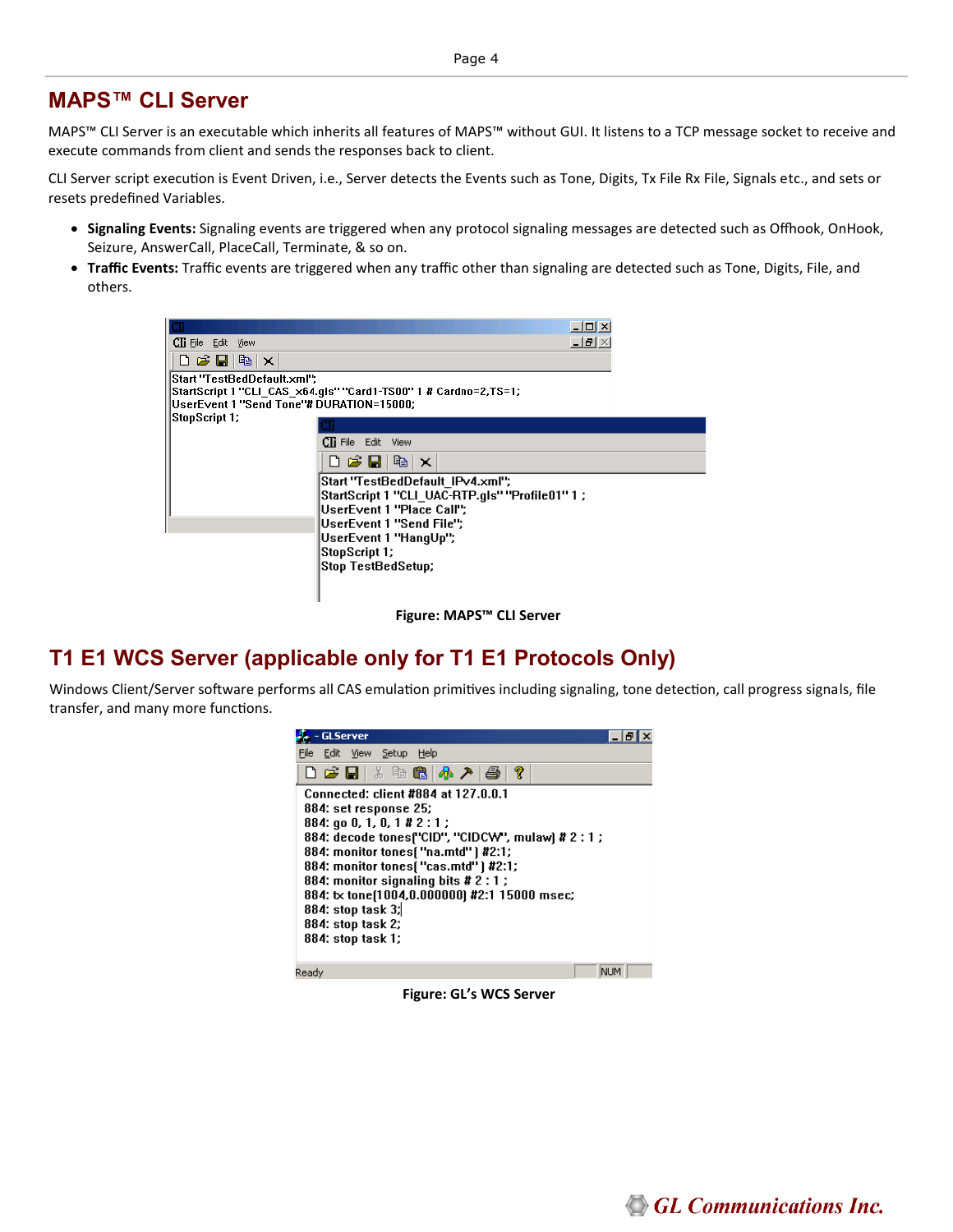### **A Typical MAPS™ CAS Test System**

As depicted in the figure below, MAPS™ CAS CLI test system consists of the following -

- TestShell with a TCL interface communicating over TCP/IP
- MAPS™ Client IFC, MAPS™ CAS CLI Server, T1 Software (including Windows Client Server software) and a Dual T1 Card
- Analog Hardware with FXO Cards
- A patch panel for RJ-11 connections to the outside world



**Figure: CAS Test System Modules**

#### **A Typical MAPS™ SIP Test System**

As depicted in the figure below, MAPS™ SIP CLI test system consists of the following -

- TestShell with a TCL interface communicating over TCP/IP
- MAPS™ Client IFC, and MAPS™ SIP CLI Server



**Figure: SIP Test System Modules**

**GL Communications Inc.**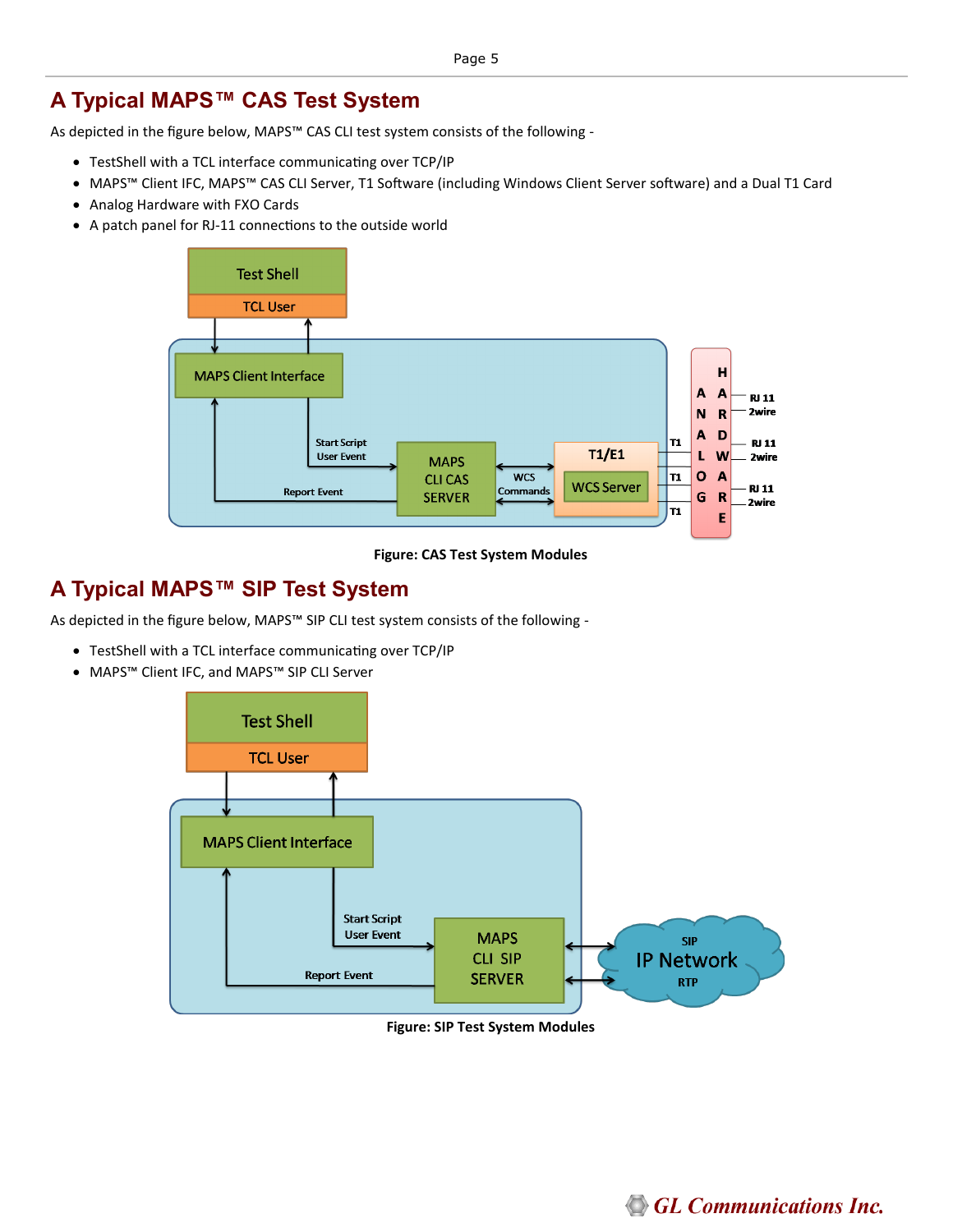## **Sample TCL Script (Send\_File.tcl)**

**#Sample TCL Script (Send\_File.tcl)** set cliMapsSip 1 set Line1 1 set ipaddr "192.168.1.78" set port 10024 load mapsclientifc.dll **###### Connecting to MAPS SIP CLI Server ######** puts "Connecting to MAPS SIP CLI Server..." maps Connect \$cliMapsSip \$ipaddr \$port **###### Starting TestBedSetup ######** puts "\nStarting TestBedSetup..." maps Cmd \$cliMapsSip {Start "TestBedDefault\_IPv4.xml"} set StartStatus "Null" waitforevent \$cliMapsSip StartStatus 10 sec if {  $$StartStatus == "Started"$  } { **###### Sending File ######**  puts "\nSending File from Line1..." **##### Applying Send File UserEvent #####** maps cmd \$cliMapsSip UserEvent \$Line1 {"Send File"} set TrafficStatus "null" **##### waiting for Traffic Status #####** waitforevent \$cliMapsSip \$Line1 TrafficStatus 50 sec if { \$TrafficStatus == "RTP File Sent" } { puts "\nRTP File Sent" } **##### Stopping Script #####** maps cmd \$cliMapsSip StopScript \$Line1 puts "\nScript Stopped" } **##### Stopping Script #####** maps cmd \$cliMapsSip Stop TestBedSetUp puts "TestBedSetup Stopped" **#### Disconnecting from MAPS SIP CLI Server ####** maps Disconnect 1